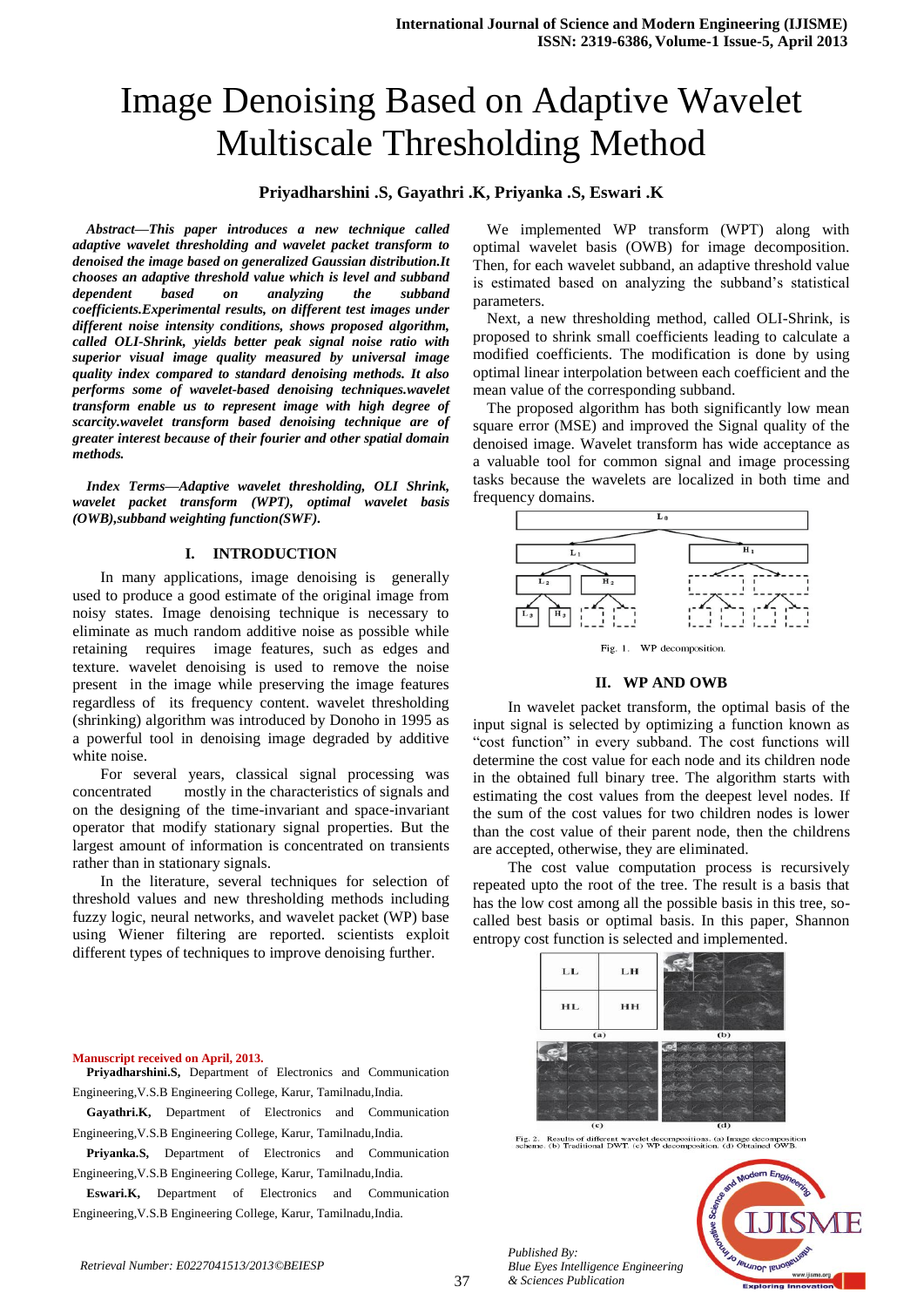## **III. PROPOSED WAVELET SHRINKING ALGORITHM**

In this paper, a new adaptive wavelet thresholding method is introduced to improve the image denoising efficiency. Besides, instead of using a traditional wavelet transform for test image an OWB is employed. The reason behind selecting the OWB packet is its dynamic decomposition nature in subbands. The threshold value is then selected based on analyzing the statistical parameters of each subband coefficient. The thresholding function is obtained using Bayesian maximum *a posteriori* (MAP) estimate. Then, the optimal linear interpolation between each subband coefficient and the mean value of the corresponding subband are used to estimate the dominant coefficients.



**Fig3.block diagram of image denoising using wavelet transform**

## **IV. SHRINKAGE ALGORITHM**

- The wavelet shrinkage approach can be summarized as follows:
- 1. Apply the wavelet transform to the signal.
- 2. Estimate a threshold value.
- $T = sqrt(2 * log(N))$
- where N is the number of pixels in the image and T is the threshold value.
- 3. Remove (zero out) the coefficients that are smaller than the threshold.

 $X^{\wedge}(X,T) = \text{Sgn}(X) \text{ max}(0, X-T)$ 

4. Reconstruct the signal (apply the inverse wavelet transform).

## *A. Fast OWB Extraction*

The proposed algorithm uses the bottom-up procedure to extract the optimal basis from the WP tree of an input image. Instead of the above highly computational complex algorithm, an alternative fast method for extracting OWB, which was introduced by Kaur *et* is employed.

This method is a top-down procedure for selecting the optimal basis. The algorithm starts at the root and generates the optimal basis.In this algorithm, we implemented Shannon entropy to produce the optimal wavelet basis.

#### *B. Threshold Value Determination*

Selecting an optimal threshold value is not an easy task. A small value of threshold may let noisy coefficients be admitted, and hence the resultant images remain noisy. A large threshold value sets a larger number of coefficients to zero, which leads to smoothing of the image and may cause blurring and artifacts and hence the resultant images may lose some signal values. Therefore, an optimum threshold value, which is adaptable to each subband, is desired to maximize the PSNR and minimize the MSE.

The image noise is assumed to be Random noise.In some image denoising applications, the value of the input noise variance is known or can be measured based on the information other than the image corrupted by noise. Since image information in low frequency subband is more than in the high frequency subband and since the probability of noise in the high-frequency component is greater, applying a greater threshold value to the high-frequency subbands reduces the effect of noise effectively.

The soft thresholding is more efficient tan hard thresholding and yields better visually pleasing images, but it does not use the optimal value for modification of large coefficients.

In order to overcome this problem, we introduce a new thresholding algorithm (OLI-Shrink) that uses optimal linear interpolation between each coefficient and corresponding subband. optimal linear interpolation between each coefficient and subband's mean is combined with wavelet thresholding method to yield our proposed thresholding function.



**Fig.4. Natural, medical and textural test images**

#### **V. EXPERIMENTAL RESULTS**

The performance of the proposed image denoising algorithm iscalculated using quantitative performance measures such as peak signal noise ratio (PSNR) and in terms of the visual quality of the images.

$$
\text{PSNR } (X, \hat{X}) = 10 \log_{10} \left( \frac{255^2}{\text{MSE}} \right) d\text{B}
$$

where *X* is the original image and  $X^{\wedge}$  is the denoised image and the MSE between the original and denoised images is given as,

$$
MSE = \frac{1}{MN} \sum_{i=1}^{M} \sum_{j=1}^{N} (X(i, j) - \hat{X}(i, j))^{2}
$$

we evaluated the effect of different parts of proposed method on image denoising performance. In these experiments, eight images contaminated by Gaussian white noise at different standard deviations:  $\sigma = 5$ , 10, 15, 20, 30, 40, and 50 are used. Daubechies wavelet with eight vanishing moments (Db8) is used to decompose the input image into four wavelet levels. The performance of the thresholding method is evaluated by comparing it with the soft and hard thresholding methods.



*Published By: Blue Eyes Intelligence Engineering & Sciences Publication*